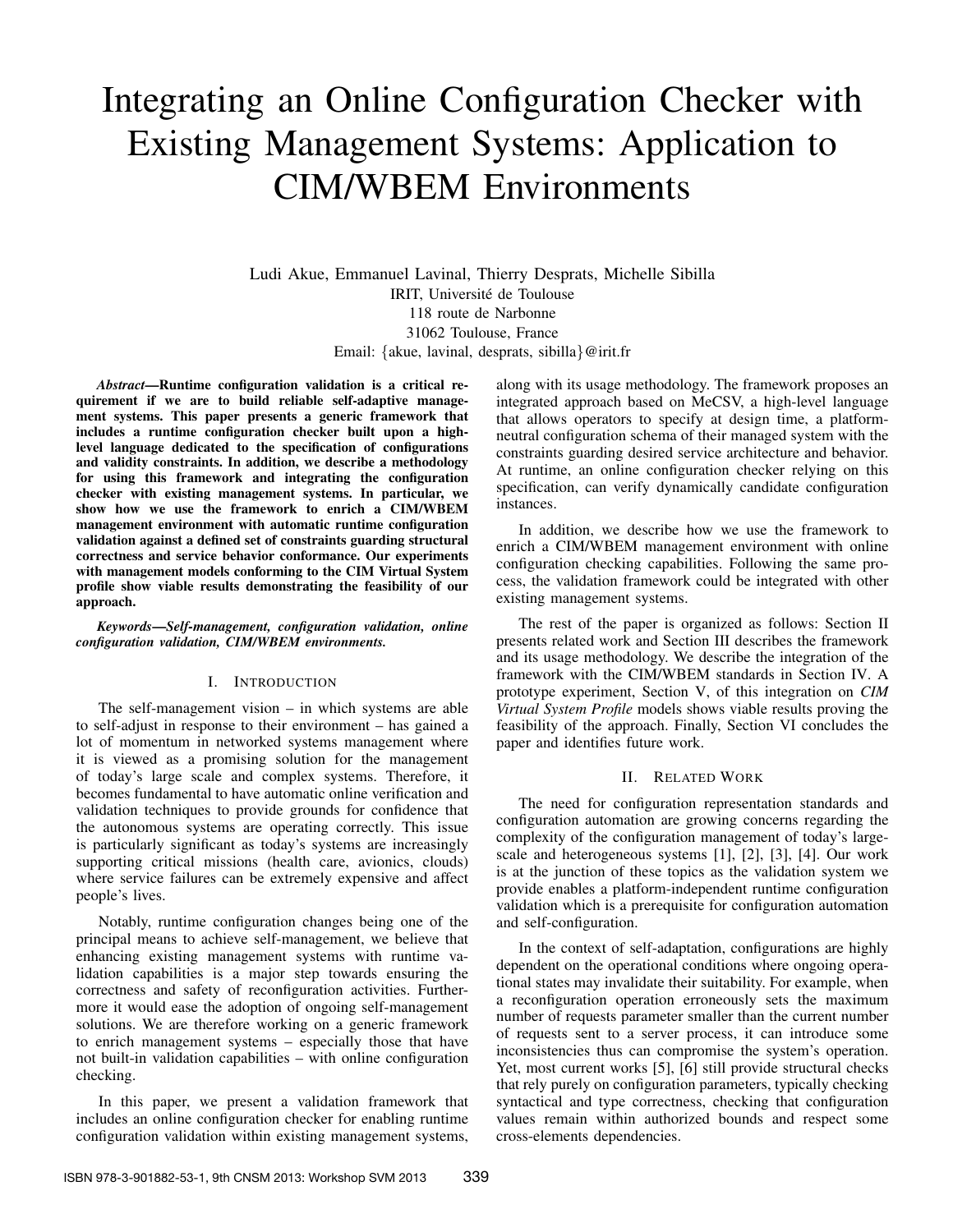Standards like the DMTF Common Information Model (CIM) [7] and the YANG data modeling language [4] include constraints constructs for configuration validation, nevertheless, their enforcement is left to implementors and solutions developers. Moreover, YANG's constraints concern configuration data only and do not admit a checking against current runtime states.

Regarding the verification approaches related to CIM/WBEM environments, our framework is very close to the work on CIM Apache Verifier [8] and SANChk [9]. They both stress the critical requirements of the verification of system's configurations with the use of formal constraintchecking techniques.

The approaches in [10], [11] also use CIM as a base information model for correct configuration synthesis at design time. In our case we do not directly rely on CIM for our validation framework, we use it as a case study to provide an integrated online checking solution for every WBEM management system.

The common limitations of these works consist of providing structural checks that rely purely on configuration parameters or confining configuration validation to design time. Our work targets online configuration checking and addresses particularly the issue of the influence of ongoing execution conditions on the validity of configuration instances. This is useful for complementing existing configuration validation approaches.

#### III. VALIDATION FRAMEWORK

This section presents the framework we propose along with a usage methodology.

#### *A. Vision and Design Principles*

The validation framework aims to offer an online configuration checking service that can be used by management systems without changing existing tools. It specifically targets current autonomous and self-management approaches. The principal characteristics of these autonomous approaches that we address, are the runtime management of the systems' dynamics and the rapidly changing service and architecture requirements. The framework supports these new requirements through three main design principles:

- Enabling an operational validation of configurations that takes into account their dependency on running execution states. Indeed, in the context of self-adaptation, configurations are highly dependent on the operational conditions, and ongoing operational states can invalidate the suitability of a candidate configuration.
- Allowing modification of validity properties at runtime: management systems are likely to have their requirements evolve at runtime, and these evolutions are to be translated at runtime into the creation or modification of properties on configurations.
- Supporting existing management systems in order to enhance their reliability with a validation functionality. This can notably be achieved by integrating existing management standards such as CIM.



Fig. 1. The Vision of Online Configuration Checking

Fig. 1 illustrates our vision of online configuration checking. A runtime validation framework with platform-neutral interfaces, interacts with a management system (represented through the common management control MAPE loop) through the Plan block (1), center of runtime configuration decisions, while relying on the Monitor block (2) for the retrieval of the required ongoing execution states, and thus processes an online validation of configurations (3).

#### *B. Overview of the Framework's Salient Features*

The framework provides an integrated approach relying on a high-level specification language MeCSV that includes an online configuration checker. At design time, a human operator can use the MeCSV metamodel to formally specify a reference model, that is, a configuration schema of a given application domain with the desired architecture and service behavior constraints (Fig. 2 (a)). The reference model will be used at runtime for the evaluation of proposed configuration instances ("Ref. Model" on Fig. 2 (b)).



Fig. 2. Framework's Approach and Runtime Architecture

*1) MeCSV Language:* MeCSV is a high-level language dedicated to a formal representation of configuration information for runtime validation. It supports platform-neutral configuration specification including innovative features that enable validation against the runtime execution conditions.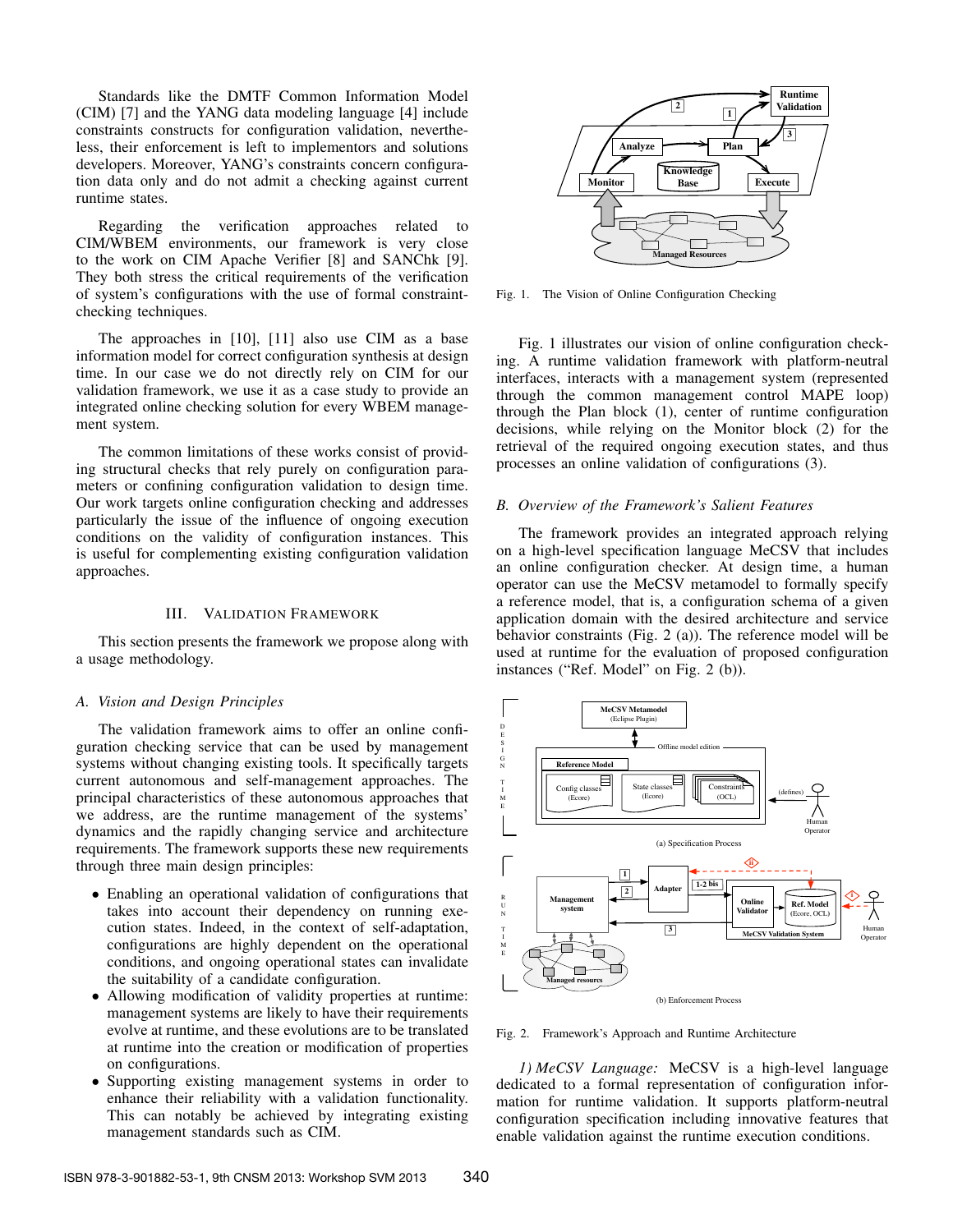*a) Configuration Description:* MeCSV includes the conventional constructs for configuration description such as configuration parameter (name and type) grouped into configuration classes, their composition and crossreferences.

*b) Operational Data Representation:* Essential for the validation of the runtime suitability of configuration instances, MeCSV offers the constructs of managed element and state parameter for the representation of the monitoring view of a managed element. This allows connection to an existing monitoring framework.

*c) Dedicated Constraint Model:* MeCSV enables constraint definition over configuration data through two types of constraints, offline constraint, equivalent of usual structural rules and online constraint for the expression of operational validity rules whose evaluation depends on the availability of current runtime data (state parameters).

Constraints in MeCSV feature additional attributes for flexibility and lifecycle management, such as "constraint level" that allows modulation of their strictness and priority (e.g.; warning, error), in the case of soft constraints for example, and "active" that permits to activate or deactivate constraints depending on usage scenarios (e.g.; critical, non-critical).

We do not detail the MeCSV metamodel as well as instance examples in this paper. An extensive description of the language can be found in [12]. MeCSV is currently available as a UML profile and Ecore model [13]. Each has been tested with two popular modelers Eclipse MDT and TopCased but, any UML or Ecore modelers can be potentially used.

*2) Target Domain Reference Model:* The central objective of MeCSV is to allow the definition of a *Reference Model* that every possible configuration of the target system should conform to  $(Fig. 2(a))$ . The reference model can be viewed as a desired high-level system's architecture and service behavior in terms of configuration structure and constraints that should be respected.

The reference model is organized in a structural part made of configuration and state information that can be represented as UML or Ecore classes, and an assertion part containing offline and online constraints expressed in OCL [14], a formal specification language extension to UML. Operators or vendors can thus use the MeCSV metamodel at design time to define the reference model of a given managed application domain (e.g.; an application server, a messaging middleware or storage area networks) according to their management requirements.

This reference model is to be defined only once, however it can be modified at any time during the management system's life cycle to cope with the evolution of management and system requirements (cf.  $\langle i \rangle$  on Fig. 2(b)). Once defined, it will be processed at each reconfiguration decision, to dynamically evaluate configuration instances.

*3) Online Configuration Checker:* The framework includes a runtime architecture, Fig. 2(b), with an online configuration checker and a model repository.

The model repository stores designed reference model classes and constraints. This model repository also supports the online edition of the reference model data and constraints to adapt the model to evolving management requirements.

The configuration checker verifies any configuration instance against the reference model. The checker is based on the open source Dresden OCL interpreter library [15] that we have enriched with MeCSV specific features such as offline and online constraints differentiation, constraint checking with filtering conditions depending on constraint metadata, and the extra functionality of online reference model modification.

The configuration checker is designed to process automatically MeCSV-compliant information (information modeled with the MeCSV language). Thus, to operate effectively with existing management platforms, the online checker must receive candidate configuration instances in a format it can understand, notably the checker requires serialized model instances conforming to the defined MeCSV reference model (XMI files). Therefore, a runtime adapter that operates as a sort of wrapper for the existing management system needs to be defined. The validation framework provides an adapter interface that can be implemented to tailor the online checker to a specific management system.

Once an adapter is provided, the system is ready to process validation. The legacy platform will send configuration checking requests containing platform-specific configuration instances to the appropriate adapter (1 on Fig. 2(b)). These validation requests will trigger retrieval of state parameters of interest (2 on Fig. 2(b)). Once retrieved, state parameters values and configuration values are packaged into a convenient MeCSV-compliant instance format and sent to the configuration checker (1-2 bis on Fig. 2(b)). The validator can then process the evaluation of those instances against the stored reference model and reports validation results (3 on Fig. 2(b)).

# *C. Usage Methodology*

*1) Specification Process:* The specification process is a two-step process that starts at design time. First the representation of the reference model structural classes, then the expression of offline and online constraints.

The first step allows the representation, in a MeCSVcompliant way, of the structural part of the system reference model that will serve for online validation. Operators use the MeCSV metamodel to model configuration parameters and state parameters that can influence the suitability of a given configuration, organized into classes with convenient composition and dependency relationships.

The second step is the definition of constraints that configuration data should respect. Operators thus define the offline constraints that restrict the structure of configuration information and the online constraints that help evaluate the compliance of a given configuration information with the execution context at hand.

The completion of these two steps provides the reference model of the system that is to be uploaded into the validation system repository and serves as an input for the checking process.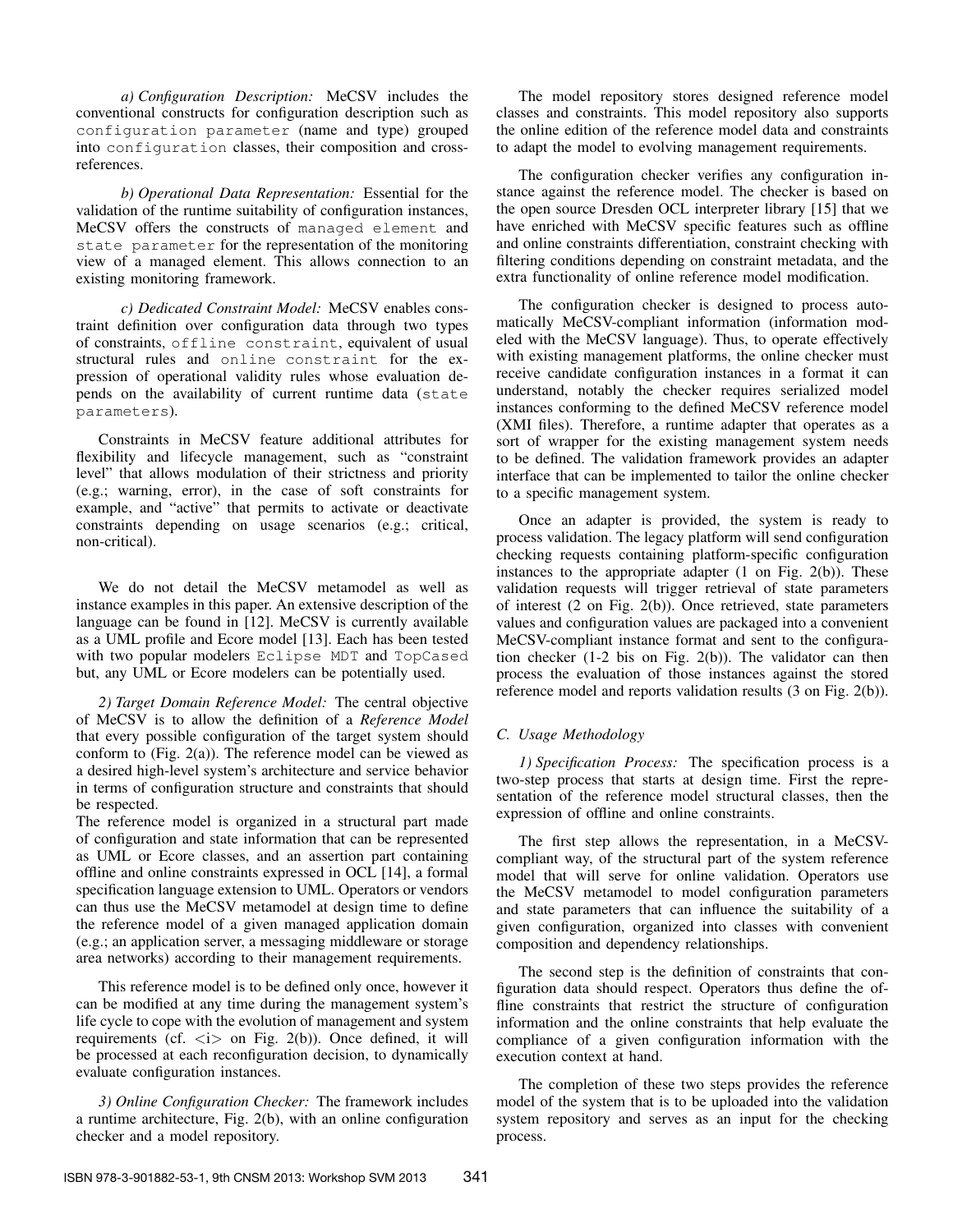This general process slightly differs when a management information model already exists. Indeed, the first step could be automated, mapping rules can be directly defined between the specific management model and MeCSV translating the legacy constructs into the related MeCSV ones. For example, one could use model-driven techniques such as model to model transformation or reflection for the implementation of such mapping rules. The second step of constraints expression remains identical.

*2) Enforcement Process:* The essential requirement for the runtime validation enforcement consists of the design of the runtime adapter that will allow existing management platforms and the online validation system to work together. This adapter will enable online translation of platform-specific configuration data and monitored data into a compatible format that can be processed by the configuration checker.

The validation framework offers a default adapter interface that can be extended to tailor the adapter to a given platform. The adapter interface provides a list of methods including a method for the acquisition of operational state data, required for the evaluation of online constraints, and a method for translating existing management information into a MeCSVcompliant format.

Note that this adapter is only needed when a legacy platform exists. A platform that uses natively the MeCSV format does not require an adapter.

#### IV. APPLICATION TO THE CIM/WBEM STANDARDS

CIM (Common Information Model) and WBEM (Webbased Enterprise Management) are management standards defined by the Distributed Management Task Force (DMTF). CIM is a platform-neutral conceptual information model commonly used for describing and interchanging management data in systems, networks, applications and services and WBEM is a set of management and Internet standard technologies developed to unify the management of distributed computing environments built-upon CIM.

#### *A. Design Time: Model Transformation from CIM to MeCSV*

We started with the UML version of all the various CIM schemas classes, available on the DMTF website ("all classes.xmi"). Relevant classes for a usage with our framework are those inheriting from CIM\_ManagedElement and CIM\_SettingData classes and their associations. CIM\_ManagedElement provides information about the current state of an element and CIM\_SettingData represents the configuration view of an element.

We used model-driven transformation techniques and defined mapping rules between the UML version of the CIM Core Model and the ECORE version of the MeCSV metamodel. More precisely, we used the Query/View/Transformation (QVT) transformation language with its implementation engine Eclipse QVT Operational (QVTo) [16].

QVT Operational is an implementation of the standard set of model transformation languages defined by the Object Management Group (OMG) that allows to define mapping rules between a source and a destination model. The mapping rules are automatically executed by a rule engine transforming any given instance of the source model to a new instance conforming to the destination model. For example, CIM\_ManagedElement classes and their attributes are respectively mapped to MeCSV Managed Element classes and MeCSV State Parameter elements. CIM\_SettingData classes and their contained attributes are transformed into MeCSV Configuration and subsequent Configuration Parameter elements. These rules are compiled by the QVTo transformation engine and can be executed each time a model conforming to the relevant CIM Core Model pattern is defined, automatically transforming it into a MeCSV reference model (structural part) to be completed by constraints.

## *B. Runtime: CIM to MeCSV Adapter*

For the enforcement of the validation process, we also provided an adapter (CIM2MeCSV Adapter on Fig. 3) capable of mapping at runtime, CIM instances to MeCSV-compliant instances. In the context of the WBEM environment, this adapter was designed as a WBEM client (based on the SBLIM CIM client API), indeed the adapter needs to gather state parameters from the WBEM server (in the experiment, we used the Openpegasus WBEM server).



Fig. 3. Integration with CIM/WBEM: runtime architecture

Fig. 3 depicts the subsequent online checking process: the CIM2MeCSV runtime adapter is capable of communicating with a "configuration decision" that requests configuration validation of some CIM\_SettingData instances (1), and querying the WBEM server at runtime for state parameters of interest (2). The adapter is then capable of dynamically translating the CIM instances into to MeCSV-compliant instances (1-2 bis) and sends them for validation.The online validator is then capable of checking the instances against the available reference model stored in the model repository (3).

The reference model can be edited at runtime if needed  $(*i* > on Fig. 3)$ . In this particular case, modifications of the structural part of the reference model are notified to the adapter for the update of its wrapper capabilities, especially when new state parameters to query are added.

# *C. CIM Virtual System Profile Case Study*

This prototype integration with the CIM/WBEM standards has been applied to several *CIM Virtual System Profile* models taken from the CIM Virtual System Profile document [17] (Fig. 4).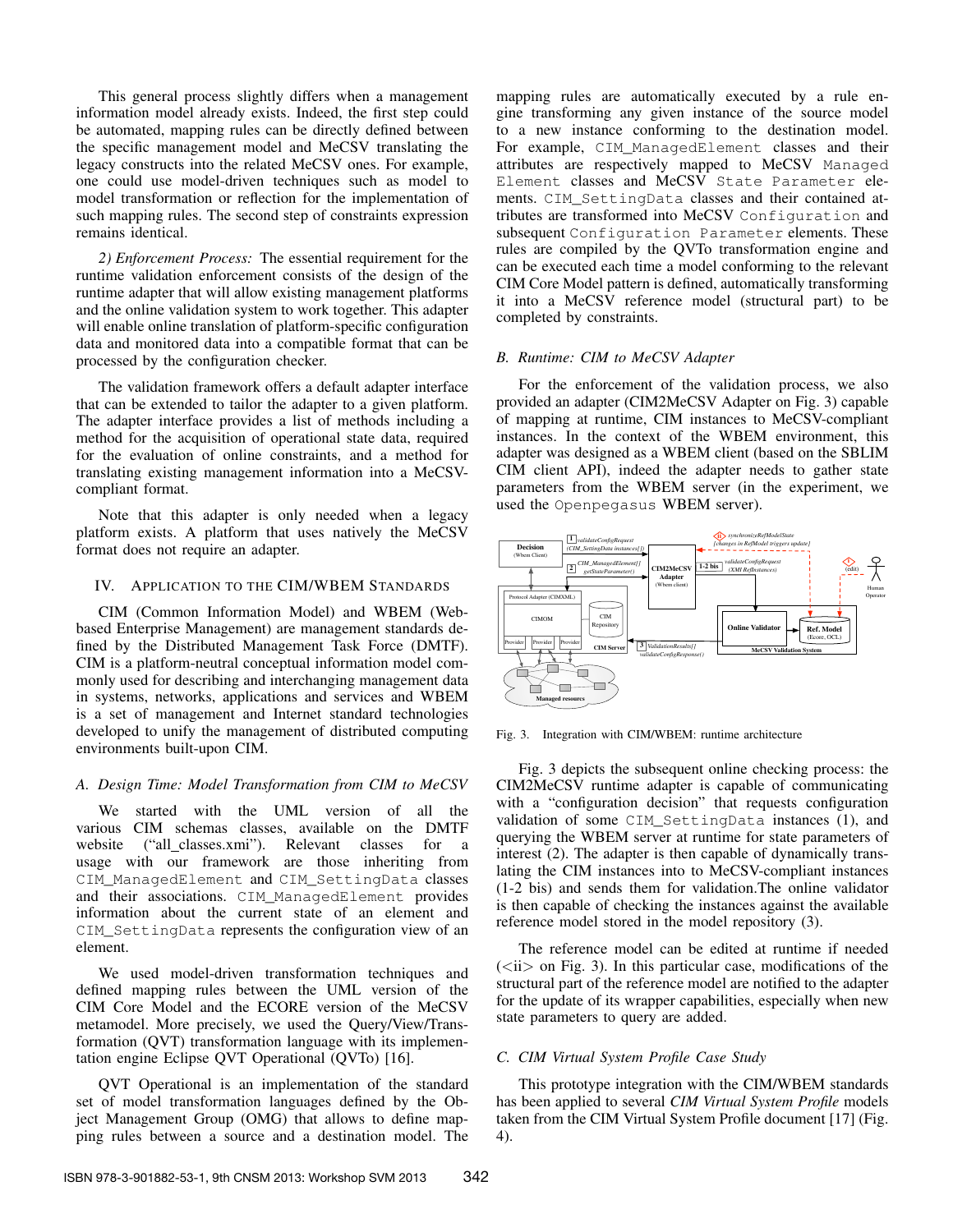

Fig. 4. Subset of CIM Virtual System Profile

At design time, the related MeCSV reference model has been successfully generated and exported into the validation system.

The system's architecture features a machine hosting some virtual machines (CIM\_ComputerSystem) and providing a pool of memory, processor and disk resources (CIM\_ResourcePool) . By multiple reconfigurations (of CIM\_VirtualSystemSettingData), the architecture grows to several virtual machines sharing different resource pools according to resource allocation schemes (CIM\_ResourceAllocationSettingData).

Possible operational data of interest are the current resource usage that can influence the suitability of resource allocation (its reservation) during a reconfiguration. A reconfiguration that fails to allocate appropriately available resource can cause a degradation of a virtual machine's operation. Examples of offline and online constraints that have been tested:

- 1) A virtual machine setting data should include a memory and a CPU resources allocation.
- 2) A resource allocation setting data reservation should be provided.
- 3) The current resource allocation (reservation setting) should not be greater than the available resource capacity.
- 4) The sum of the total resource reservations for all the virtual machines on the host should not attain 90% of the host's resource capacity.

At runtime, validation of candidate CIM\_VirtualSystemSettingData instances with related CIM ResourceAllocationSettingData instances are requested. The validation request triggers the CIM2MeCSV adapter connection to the WBEM Server for the retrieval of additional operational parameter information then translates the configuration data and the operational data into a MeCSV-compliant format and sends the result to the validation system.

## V. EVALUATION

This section presents the evaluation of the prototype integration of the CIM and WBEM standards and discusses observations and results. We respectively test the ability of the MeCSV metamodel to serve as a formal specification notation and evaluate the time taken by the CIM2MeCSV adapter to translate CIM instances into MeCSV-compliant ones. We also measure the validation time of the online configuration checker.

## *A. Evaluation Scenarios*

We performed our experiments on three different virtual system settings varying in size and complexity.

The first case (Case 1) features a host with a unique virtual machine for a total of 180 configuration parameters (from CIM\_SettingData instances) to manage. The second case (Case 2) consists of a host with two virtual machines and three different types of resource pools to be allocated on each virtual machine (about 360 configuration parameters). The third (Case 3) consists of three virtual machines with three different types of resources to allocate on each machine (800 configuration parameters). Besides, 140 state parameters (from 17 CIM\_ComputerSystem and CIM\_ResourcePool instances) values are to be retrieved at each request for the evaluation of online constraints. For each proposed configuration, the validator gradually ran validations with 10, 50 and 100 OCL constraints.

We took 100 measurements of the execution time in milliseconds for each validation request, and computed the arithmetic mean. The tests were run on a Intel<sup>®</sup> Core<sup>TM</sup> 2 Duo with 2.66 GHz and 4 Gigabytes of main memory. The validation framework hosting machine and the Openpegasus WBEM server are in the same network domain and wired by a 100 Megabits/second connection.

## *B. Results and Discussions*

Table I presents the execution time for each configuration scenario.

*1) Framework's Application to CIM/WBEM:* The overall experiment shows that we successfully applied the framework's methodology in a CIM/WBEM environment. At design time, defined mapping rules allowed to translate a CIM management model to a MeCSV reference structural model that we enriched with constraints. At runtime, a CIM2MeCSV adapter translated CIM instances into a MeCSV compatible format and allowed the configuration checker to handle validation requests and report validation results.

TABLE I. PERFORMANCE RESULTS

|                                                       | Case 1 | Case 2   | Case 3   |
|-------------------------------------------------------|--------|----------|----------|
| Adapter: total time (ms)                              | 644.46 | 1,039.99 | 1,651.57 |
| Adapter: instance translation<br>only $(ms)$          | 170.82 | 175.37   | 188.52   |
| Validation time with 10 cons-<br>traints (ms)         | 183.33 | 237.50   | 323.75   |
| Validation time with 50 cons-<br>traints (ms)         | 331.00 | 403.75   | 565.00   |
| Validation<br>with<br>time<br>100<br>constraints (ms) | 482.25 | 663.00   | 868.50   |

*2) Adapter's Overhead:* The overall adapter time includes both the querying of the WBEM server for the retrieval of 140 state parameters and the transformation of CIM instances to MeCSV-compliant ones. The high values observed are due